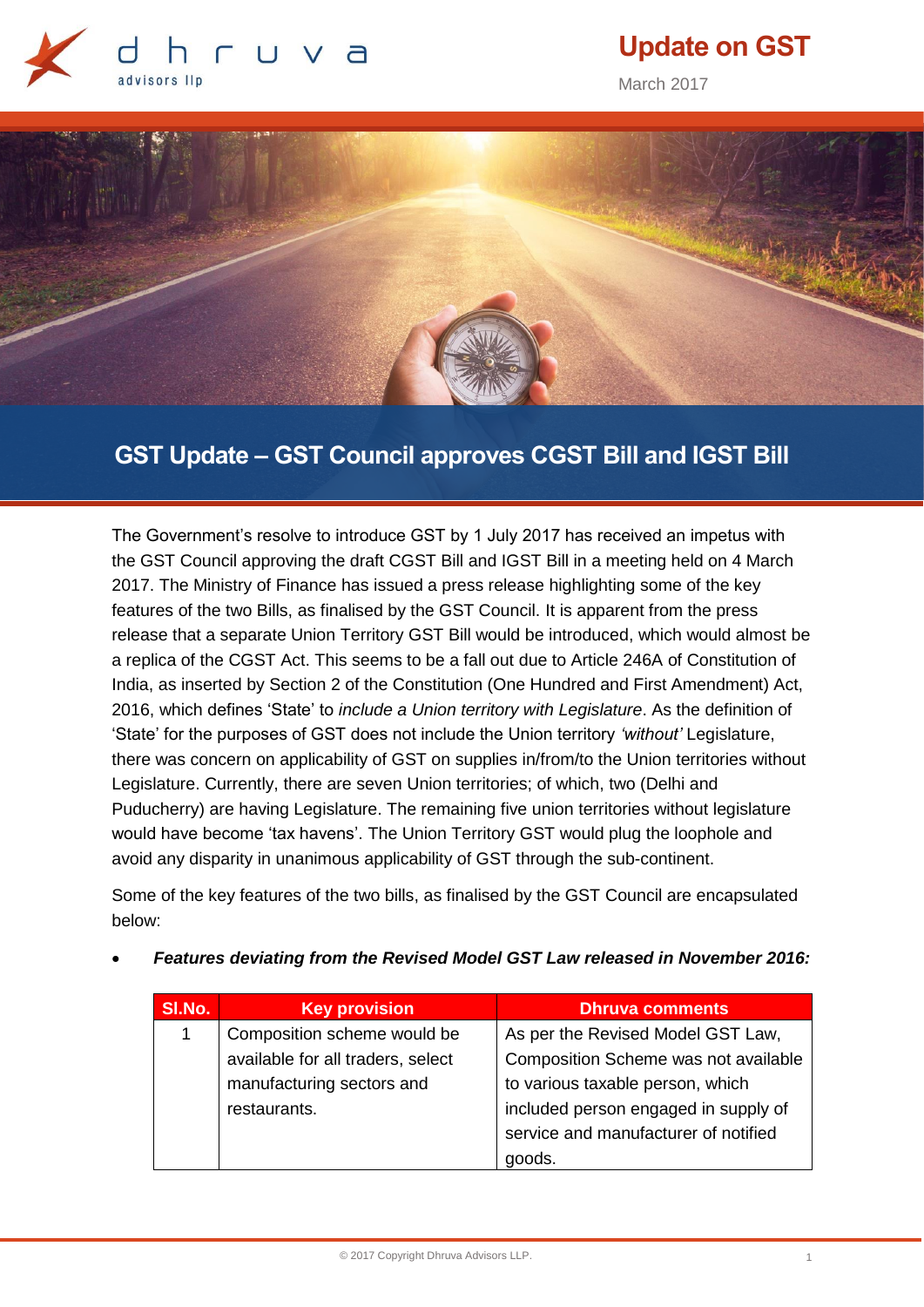

| 2 | Provisional refund of 90% amount<br>claimed as refund by the exporter,<br>within seven days of filing the<br>refund application.            | Time limit of seven days was not<br>prescribed under Revised Model GST<br>Law.                                  |
|---|---------------------------------------------------------------------------------------------------------------------------------------------|-----------------------------------------------------------------------------------------------------------------|
| 3 | Officers of the tax administrations<br>of Centre and the States have<br>been authorised to exercise the<br>powers conferred under all Acts. | This seems to resolve the unrest<br>among the tax officials of Centre and<br>State in respect of power sharing. |
| 4 | Commissioners empowered to<br>allow payment of taxes in<br>instalments.                                                                     | Such a specific facilitation measure for<br>assessee was absent in the Revised<br>Model GST Law.                |

### *Other key features, in line with the Revised Model GST Law released in November 2016:*

- State-wise single registration for a tax-payer for filing returns, paying taxes and undertake other compliance requirements.
- One single return, state-wise, by a taxpayer to report all supplies (within / outside the State / exports outside the country) and pay all the taxes (CGST / SGST / IGST / UTGST)
- Registration limits for business entities specified as follows:

| Annual turnover  | Business entity, other than in specified states mentioned |
|------------------|-----------------------------------------------------------|
| upto Rs. 20 lakh | below.                                                    |
| Annual turnover  | Business entity in specified states (Arunachal Pradesh,   |
| upto Rs. 10 lakh | Sikkim, Uttarakhand, Himachal Pradesh, Assam and the      |
|                  | other States of the North-East)                           |

- Input tax credit would be admissible on all goods and services used in the course or furtherance of business. Restriction on certain items would be specified in the law.
- Input tax credit entitlement arising out of taxes paid under the Central Law can be cross-utilised for payment of taxes under the laws of the States or Union Territories in a pre-defined order.
- Input Service Distributor mechanism existing in the current Service Tax law has been retained to allow the flow of input tax credit in respect of input services within a legal entity.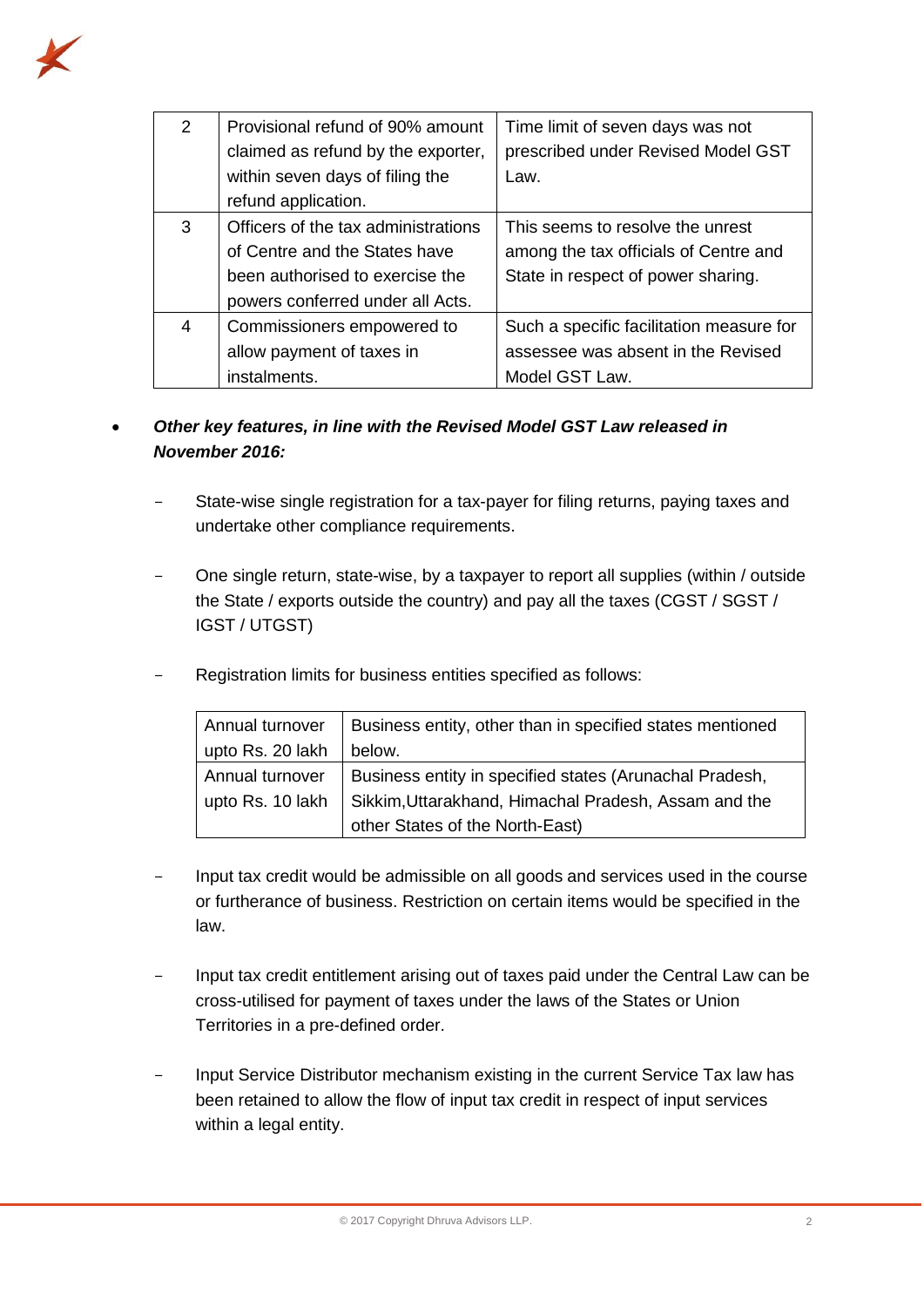

- Agriculturist not liable to take registration in the GST regime to the extent of supply of produce out of cultivation of land.
- The following provisions, have been agreed upon by the GST Council:
	- (a) Provisions pertaining to Advance Ruling Authority;
	- (b) Provisions pertaining to appellate mechanism;
	- (c) Transitions provisions; and
	- (d) Anti-profiteering provisions.